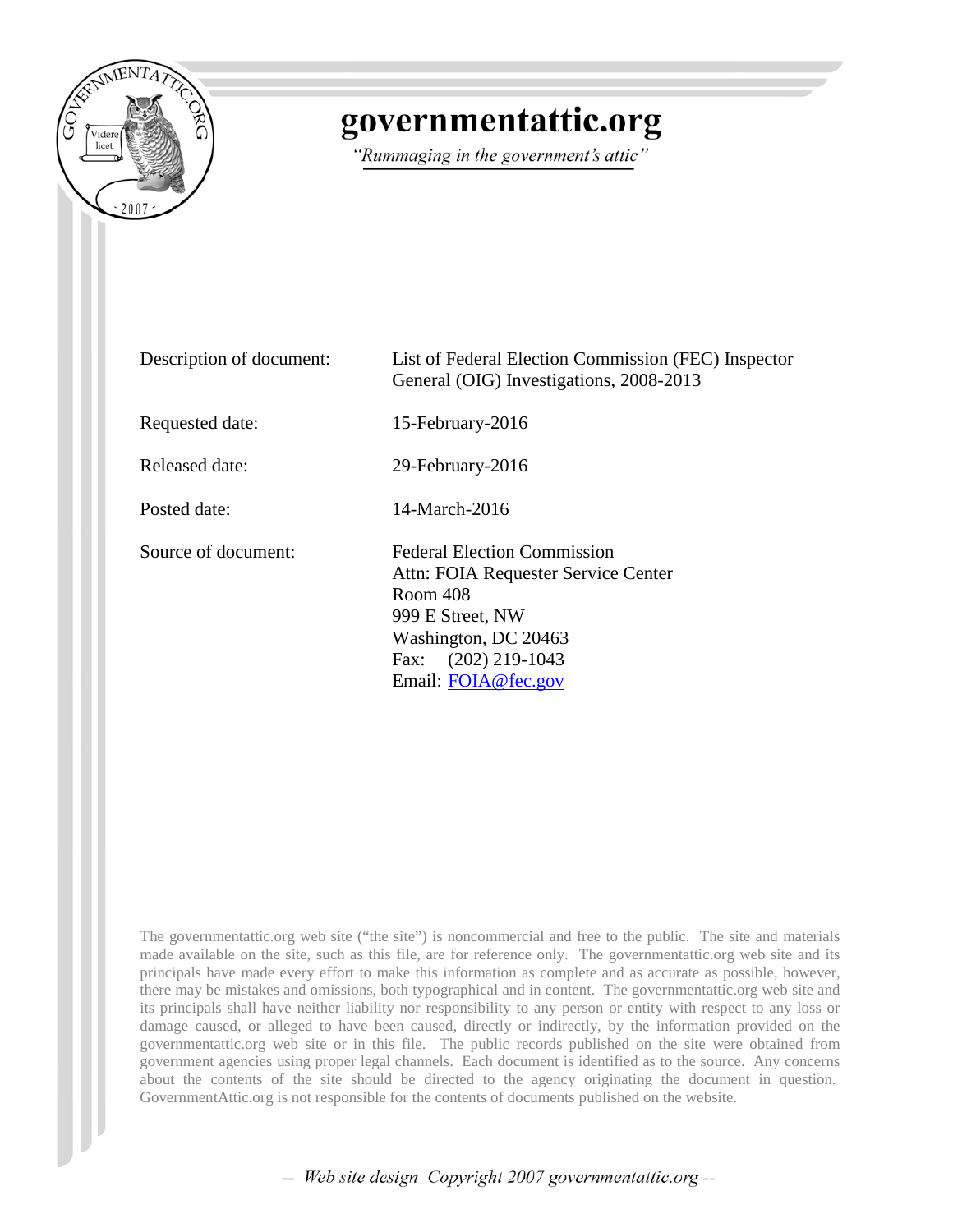From: FOIA@fec.gov Date: Feb 29, 2016 10:52:51 AM Subject: FEC Freedom of Information Act (FOIA) Request No. 2016-29

February 29, 2016

VIA ELECTRONIC MAIL

Re: Your FOIA Request to the Federal Election Commission 2016-29

This letter responds to your request for information from the Federal Election Commission (FEC) under the Freedom of Information Act (FOIA), dated February 15, 2016, and received by the FEC's FOIA Requester Service Center on February 16, 2016. You requested the following:

A list or printout of investigations closed by the FEC's Office of the Inspector General between January 1, 2008 and December 31, 2013.

We searched our records and found the requested document. We are releasing the document in its entirety; therefore, your request is granted in full.

You may appeal any adverse FOIA determination. Any such appeal must be filed in writing and should follow the guidelines set forth in 11 C.F.R. § 4.8. If you have any questions, please contact the FOIA Service Center at FOIA@fec.gov, or (202) 694- 1650.

Sincerely,

Peter K. Han FOIA Requester Service Center